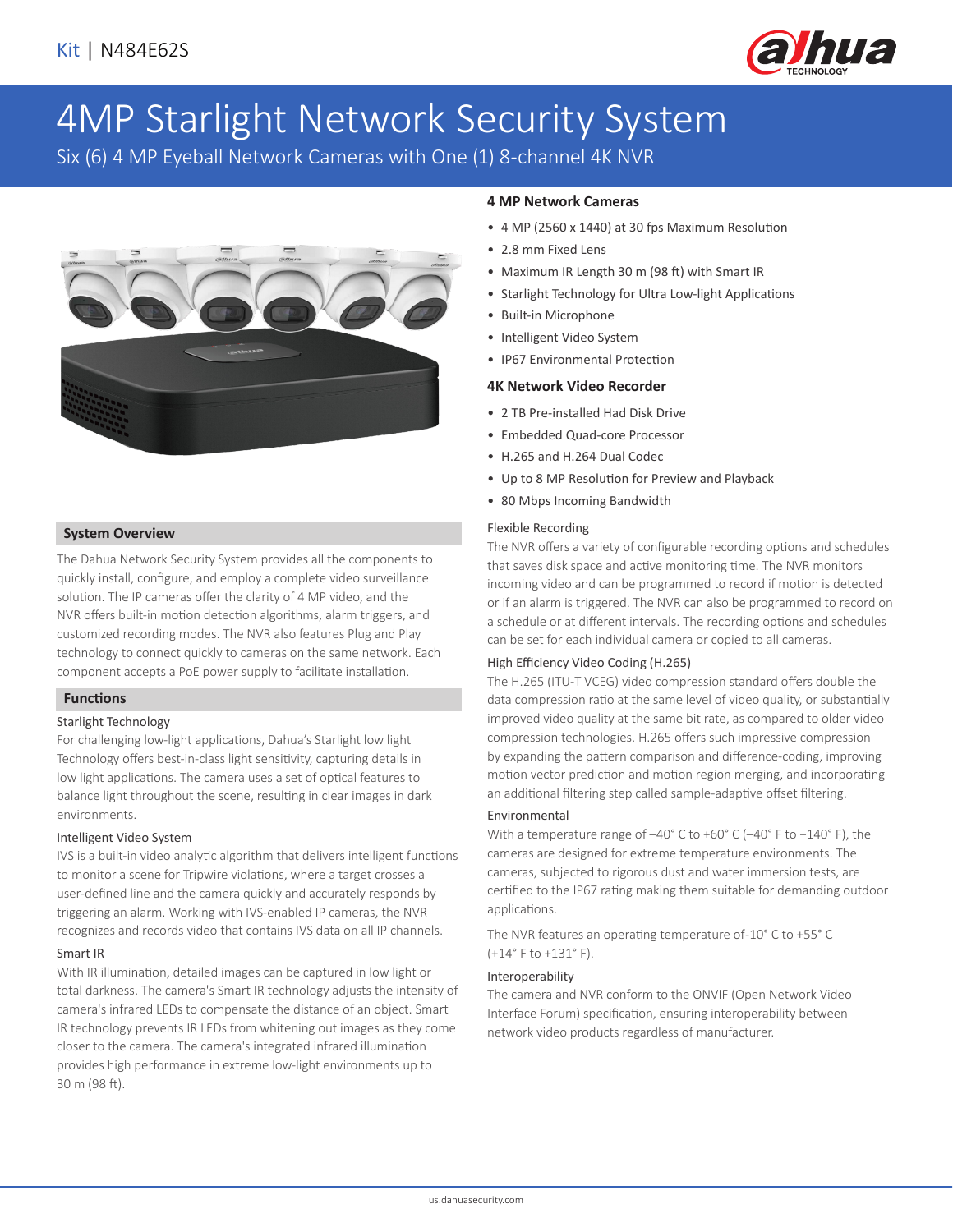### **Technical Specification**

#### **N42BJ62 4 MP Network Camera**

| Camera                          |                                                     |
|---------------------------------|-----------------------------------------------------|
| Image Sensor                    | 1/3-in. CMOS                                        |
| <b>Effective Pixels</b>         | 2688 (H) x 1520 (V), 4 MP                           |
| ROM/RAM                         | 128 MB / 128 MB                                     |
| <b>Scanning System</b>          | Progressive                                         |
| <b>Electronic Shutter Speed</b> | Auto, Manual: 1/30 s to 1/100000 s                  |
| Minimum Illumination            | Color: 0.008 lux at F1.6<br>O Lux with IR on        |
| <b>IR Distance</b>              | Up to 30.0 m (98.43 ft)                             |
| IR On/Off Control               | Auto, Manual                                        |
| <b>IR LEDS</b>                  | Two $(2)$                                           |
| Lens                            |                                                     |
| Lens Type                       | Fixed-focal                                         |
| Mount Type                      | M12                                                 |
| Focal Length                    | $2.8$ mm                                            |
| Max Aperture                    | F1.6                                                |
| Angle of View                   | Horizontal: 102°<br>Vertical: 55°<br>Diagonal: 121° |
| Iris                            | <b>Fixed Aperture</b>                               |
| <b>Close Focus Distance</b>     | $0.90$ m (2.95 ft)                                  |

#### DORI<sup>1</sup> Distance

| Detect             | Observe            | Recognize          | Identify          |
|--------------------|--------------------|--------------------|-------------------|
| $(8$ ppf $)$       | $(19$ ppf $)$      | $(38$ ppf $)$      | $(76$ ppf)        |
| 56.0 m (183.73 ft) | 22.40 m (73.49 ft) | 11.20 m (36.75 ft) | 5.60 m (18.37 ft) |

### Installation Angle

| Range | Pan: $0^\circ$ to $360^\circ$<br>Tilt: 0° to 78°<br>Rotation: 0° to 360° |
|-------|--------------------------------------------------------------------------|
|       |                                                                          |

#### Video

| Compression                 |             | Smart H.265+, H.265, Smart H.264+, H.264, H.264B<br>MJPEG (sub stream only)                                                                                        |
|-----------------------------|-------------|--------------------------------------------------------------------------------------------------------------------------------------------------------------------|
| <b>Streaming Capability</b> |             | Two (2) Streams                                                                                                                                                    |
| Resolution                  |             | 4 MP (2688 x 1520), 2560 x 1440, 2304 x 1296,<br>1080p (1920 x1080), 1.3 MP (1280 x 960), 720p<br>(1280 x 720), D1 (704 x 480), VGA (640 ×480),<br>CIF (352 x 240) |
| Frame Rate                  | Main Stream | 2688 x 1520 at 20 fps or 2560 x 1440 at 30 fps                                                                                                                     |
|                             | Sub Stream  | D1 (704 x 480) at 30 fps                                                                                                                                           |
| <b>Bit Rate Control</b>     |             | CBR, VBR                                                                                                                                                           |
| Day/Night                   |             | Auto (ICR), Color, B/W                                                                                                                                             |
| <b>BLC Mode</b>             |             | BLC, HLC, True WDR (120 dB)                                                                                                                                        |
| White Balance               |             | Auto, Natural, Street Lamp, Outdoor, Manual,<br>Regional Custom                                                                                                    |
| Gain Control                |             | Auto, Gain Priority, Shutter Priority, Manual                                                                                                                      |
| Noise Reduction             |             | 3D DNR                                                                                                                                                             |

| <b>Motion Detection</b>                                                    | Off, On (4 Zones, rectangular)                                                                                                                                              |  |
|----------------------------------------------------------------------------|-----------------------------------------------------------------------------------------------------------------------------------------------------------------------------|--|
| Region of Interest                                                         | Off, On (4 Zones)                                                                                                                                                           |  |
| Smart IR                                                                   | Auto, Manual                                                                                                                                                                |  |
| Digital Zoom                                                               | 16x                                                                                                                                                                         |  |
| Flip                                                                       | 0°, 90°, 180°, 270°                                                                                                                                                         |  |
| Mirror                                                                     | Off, On                                                                                                                                                                     |  |
| <b>Privacy Masking</b>                                                     | Off, On (4 Areas, rectangular)                                                                                                                                              |  |
| Network                                                                    |                                                                                                                                                                             |  |
| Ethernet                                                                   | RJ-45 (10/100 Base-T)                                                                                                                                                       |  |
| Protocol                                                                   | HTTP, HTTPs, TCP, ARP, RTSP, RTP, UDP, SMTP,<br>FTP, DHCP, DNS, DDNS, PPPOE, IPv4/v6, QoS,<br>UPnP, NTP, Bonjour, 802.1x, Multicast, ICMP,<br>IGMP, SNMP                    |  |
| Interoperability                                                           | ONVIF (Profile S, G, T), CGI, P2P, Milestone, Genetec                                                                                                                       |  |
| Auto Register                                                              | Support                                                                                                                                                                     |  |
| <b>Streaming Method</b>                                                    | Unicast, Multicast                                                                                                                                                          |  |
| <b>Maximum User Access</b>                                                 | 20 Users / 20 Hosts                                                                                                                                                         |  |
| <b>Edge Storage</b>                                                        | Network Attached Storage (NAS), FTP, SFTP,<br>Micro SD Card slot (maximum 256 GB)                                                                                           |  |
| Web Viewer                                                                 | IE, Chrome, Firefox                                                                                                                                                         |  |
| Management Software                                                        | Smart PSS, DSS, DMSS                                                                                                                                                        |  |
| <b>Mobile Operating System</b>                                             | IOS, Android                                                                                                                                                                |  |
| Audio                                                                      |                                                                                                                                                                             |  |
| Input                                                                      | Built-in Microphone                                                                                                                                                         |  |
| <b>Audio Compression</b>                                                   | G.711A, G.711Mu, G.726                                                                                                                                                      |  |
| Certifications                                                             |                                                                                                                                                                             |  |
| Safety                                                                     | EN 60950-1                                                                                                                                                                  |  |
| Electromagnetic Compatibility<br>(EMC)                                     | FCC CFR 47 Part 15 Subpart B<br>Electromagnetic Compatibility Directive 2014/30/EU                                                                                          |  |
| Electrical                                                                 |                                                                                                                                                                             |  |
| Power Supply                                                               | 12 VDC or PoE (IEEE 802.3af, Class 0)                                                                                                                                       |  |
| Power Consumption                                                          | < 6.6 W                                                                                                                                                                     |  |
| Environmental                                                              |                                                                                                                                                                             |  |
| <b>Operating Conditions</b>                                                | $-40^{\circ}$ C to +60° C ( $-40^{\circ}$ F to +140° F),<br>Less than 95% RH                                                                                                |  |
| <b>Storage Conditions</b>                                                  | $-40^{\circ}$ C to +60° C (-40° F to +140° F)                                                                                                                               |  |
| <b>Ingress Protection</b>                                                  | <b>IP67</b>                                                                                                                                                                 |  |
| Construction                                                               |                                                                                                                                                                             |  |
| Casing                                                                     | Metal                                                                                                                                                                       |  |
| <b>Dimensions</b>                                                          | ø121.90 mm × 99.10 mm (ø4.80 in. x 3.90 in.)                                                                                                                                |  |
| Net Weight                                                                 | 0.48 kg (1.10 lb)                                                                                                                                                           |  |
| <b>Gross Weight</b>                                                        | 0.65 kg (1.40 lb)                                                                                                                                                           |  |
| Intelligence                                                               |                                                                                                                                                                             |  |
| IVS triggers an alarm and takes a defined action for the following events: |                                                                                                                                                                             |  |
| <b>Standard Features</b>                                                   | • Tampering with the camera.<br>• Error writing to an onboard Micro SD card.<br>• Error sending or receiving data over the network.<br>• Unauthorized access to the camera. |  |

# Premium Features

Tripwire **A** target crosses a user-defined line.

1. The DORI distance is a measure of the general proximity for a specific classification to help pinpoint the right camera for your needs. The DORI distance is calculated based on sensor specifications and lab test results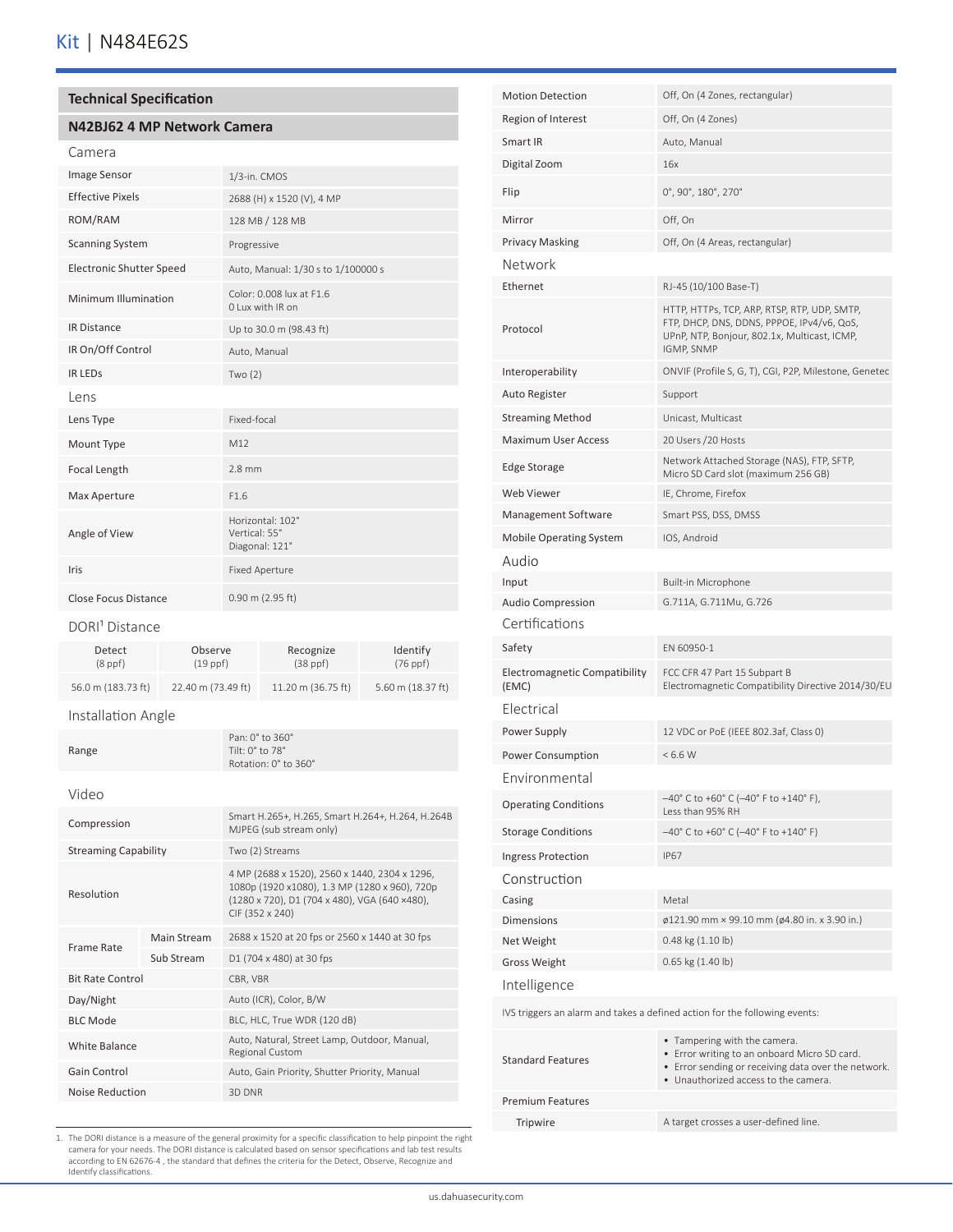# Kit | N484E62S

#### **Technical Specification**

| <b>N41B2P2 4K NVR</b>                    |             |                                                                                                                                                               |
|------------------------------------------|-------------|---------------------------------------------------------------------------------------------------------------------------------------------------------------|
| System                                   |             |                                                                                                                                                               |
| <b>Main Processor</b>                    |             | Quad-core Embedded Processor                                                                                                                                  |
| <b>Operating System</b>                  |             | <b>Embedded LINUX</b>                                                                                                                                         |
| Audio and Video                          |             |                                                                                                                                                               |
| IP Camera Input                          |             | Eight (8) Channels                                                                                                                                            |
| Audio                                    | Input       | One (1) Microphone, RCA                                                                                                                                       |
|                                          | Output      | One (1) Channel, RCA, from Camera or Microphone                                                                                                               |
| Recording                                |             |                                                                                                                                                               |
| Compression                              |             | H.265, H.264                                                                                                                                                  |
| <b>Supported IP Camera</b><br>Resolution |             | 8 MP, 6 MP, 5 MP, 4 MP, 3 MP, 1080p, 1.3 MP, 720p,<br>960H, D1, CIF                                                                                           |
| <b>Maximum Recording Rate</b>            |             | 80 Mbps                                                                                                                                                       |
| <b>Bit Rate</b>                          |             | 16 Kbps to 20 Mbps per Channel                                                                                                                                |
| Record Mode                              |             | Manual, Schedule (Regular, Continuos), Motion<br>Detection, Tampering, Video Loss, Stop                                                                       |
| Record Interval                          |             | 1 to 120 minutes (default: 60 minutes),<br>Pre-record: 1 s to 30 s,<br>Post-record: 10 s to 300 s                                                             |
| Display                                  |             |                                                                                                                                                               |
| Interface                                |             | One (1) HDMI<br>One (1) VGA                                                                                                                                   |
| Native<br>Output                         | <b>HDMI</b> | 3840 x 2160, 2560 x 1440, 1920 x 1080, 1280 x 1024,<br>1280 x 720                                                                                             |
| Resolution                               | <b>VGA</b>  | 1920 x 1080, 1280 x 1024, 1280 x 720                                                                                                                          |
| <b>Maximum Decoding</b>                  |             | • Two (2) Channels of 8 MP at 30 fps<br>• Four (4)Channels of 4 MP at 30 fps<br>• Eight (8) Channels of 1080p at 30 fps                                       |
| Multi-screen Display                     |             | 1/4/8/9                                                                                                                                                       |
| On-screen Display                        |             | Camera Title, Time, Video Loss, Camera Lock,<br>Motion Detection, Recording                                                                                   |
| Network                                  |             |                                                                                                                                                               |
| Interface                                |             | One (1) RJ45 (10/100 Mbps) Port                                                                                                                               |
| PoE                                      |             | Eight (8) Ports (IEEE 802.3af/at)                                                                                                                             |
| <b>Network Function</b>                  |             | HTTP, HTTPS, TCP/IP, IPv4/IPv6, UPnP, RTSP, UDP,<br>SMTP, NTP, DHCP, DNS, IP Filter, PPPoE, DDNS, FTP,<br>SNMP, IP Search (Support Dahua IP camera, DVR, NVS) |
| <b>Maximum User Access</b>               |             | 128 Users                                                                                                                                                     |
| <b>Mobile Operating System</b>           |             | IOS, Android                                                                                                                                                  |
| Interoperability                         |             | ONVIF 2.4, SDK, CGI                                                                                                                                           |

Video Detection and Alarm Trigger Events Recording, PTZ, Tour, Video Push, Email, Snapshot, Buzzer and Screen Tips Video Detection Motion Detection, MD Zones: 396 (22 × 18), Video Loss, and Tampering Playback and Backup Playback 1/4/9 Search Mode<br>
Search Mode<br>
(acquired to 1 second) Smart Search (accurate to 1 second), Smart Search Playback Function Play, Pause, Stop, Rewind, Fast Play, Slow Play, Next File, Previous File, Next Camera, Previous Camera, Full Screen, Repeat, Shuffle, Backup Selection, and Digital Zoom Backup Mode USB Device/Network Storage Internal HDD One (1) SATA III Port, up to 10 TB Unit ships with a pre-installed 2 TB HDD HDD Mode Single Auxiliary Interface USB Two (2) USB 2.0 Ports (1 front panel, 1 rear panel) Electrical Power Supply 48 VDC, 1.5 A Power Consumption, NVR < 8.3 W, without HDD Total PoE Power 25.5 W single port, 80 W total Construction Dimensions 270.0 mm x 204.70 mm x 45.70 mm (10.60 in. x 8.10 in. x 1.80 in.) Net Weight 0.65 kg (1.43 lb), without HDD Gross Weight 1.80 kg (3.97 lb), without HDD Environmental Operating Conditions  $-10^{\circ}$  C to +55° C (+14° F to +131° F),<br>86 kp3 to 106 kp3 86 kpa to 106 kpa Storage Conditions  $0^{\circ}$  C to +40° C (32° F to +104° F),<br> $0^{\circ}$  to  $0^{\circ}$  F H 0% to 90% RH Certifications Safety UL 60950-1, EN 60950-1 Electromagnetic Compatibility (EMC) FCC Part 15 Subpart B, ANSI C63.4-2014 EN 55032, EN 50130-4 Immunity EN 55024